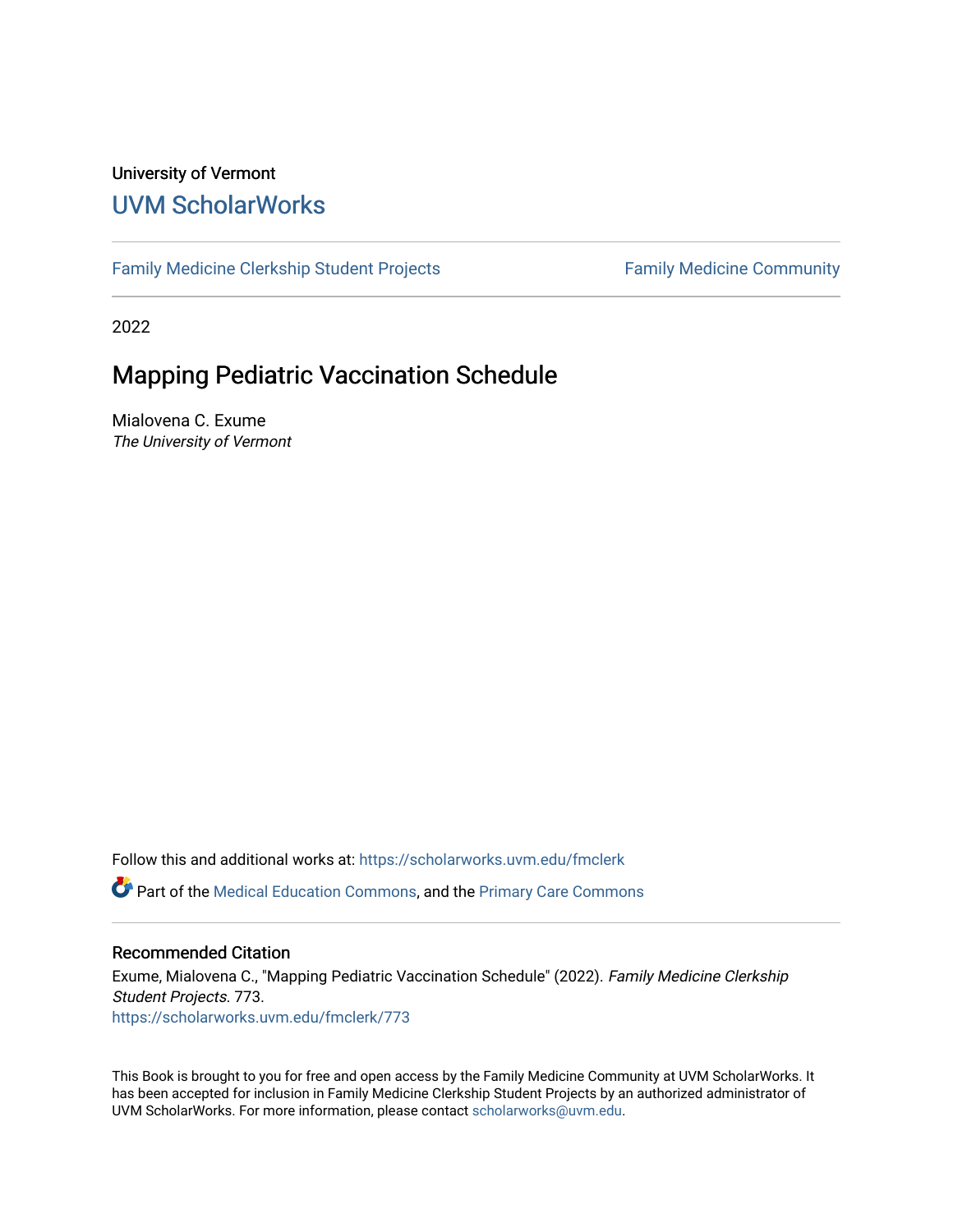#### Mapping Pediatric Vaccination Schedule

#### Community Health Center Burlington- Riverside

Mialovena Exume

Family Medicine Clerkship: March- April 2022

Project Mentors: Michelle Dorwart,MD, MPH; Grace Zimmer, FNP; Kayla Massena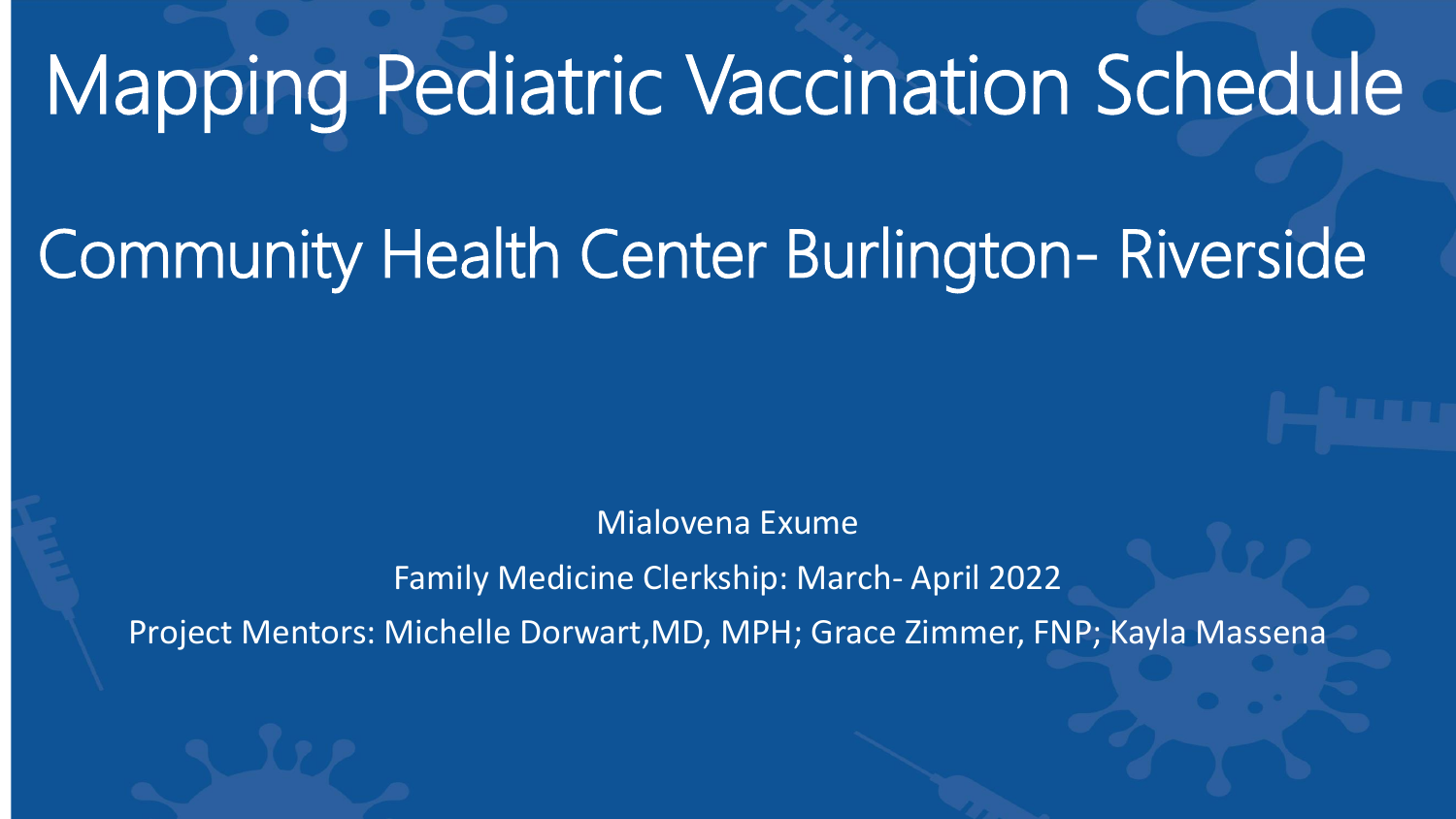### Problem Identification

- □ Parents/Guardians report not feeling completely comfortable and knowledgeable about their children's vaccination schedule
- □ There is no succinct document that highlights what pediatric vaccines are needed and what they are used for.
- □ Parental vaccine hesitancy is becoming an increasingly important public health concern in the United State
	- ❑ a 2019 national survey found that approximately 1 in 4 parents reported serious concerns towards vaccinating their children<sup>3</sup>
- □ Although Community Health Center Burlington (CHCB) is above the state average for childhood vaccinations needed by age two, families still desire a tangible way to track and record their child's vaccinations<sup>4</sup>

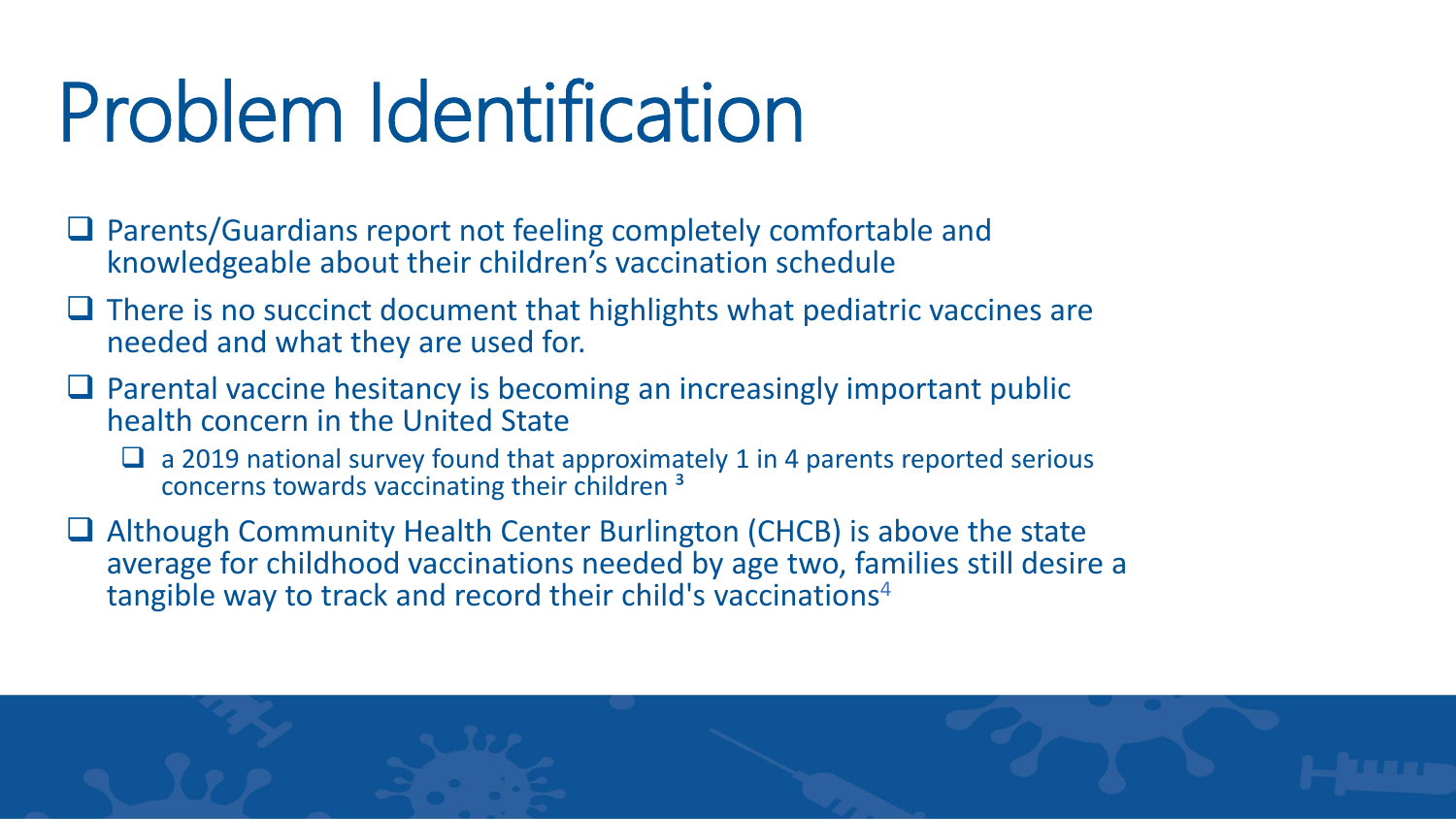#### Public Health Costs

- ❑ The annual incidence rates per 100,000 of various diseases in prevaccine era has significantly decreased with vaccination introduction<sup>5</sup>
	- ❑ Diphtheria: 600 pre vaccine, 0 with vaccination
	- ❑ Hib: 158 pre vaccine, 0.2-0.3 with vaccination
	- ❑ Polio: 31 pre vaccine, 0 with vaccination
- ❑ According to a study by the CDC in 2013, the cost per hospitalization for pediatric disease that have targeted vaccines ranges from \$3,195- \$62,223 with some illness having a 100% of requiring hospitalization<sup>5</sup>
- ❑ The cost for administering a vaccine dose during a visit to a private clinic was estimated at  $\frac{529.07}{3}$  and for the public clinic  $\frac{58.15}{5}$

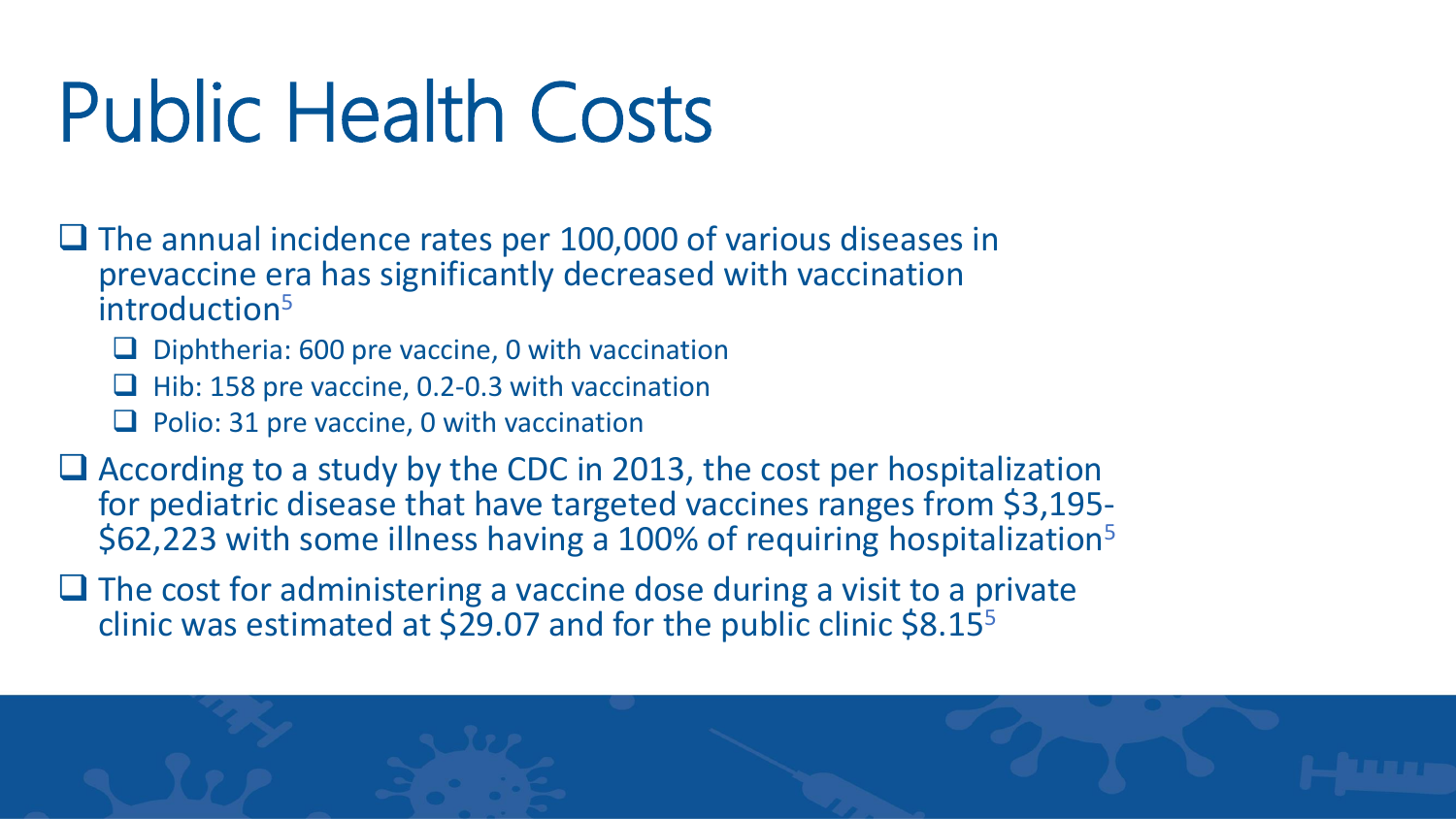## Community Perspective

- Britany LaClair and Justin Parvis are both parents to a 2-year-old, 1 year old, and 1 month old that seek care at CHCB. Between juggling responsibilities, their individual health and their children they wish they had a concise and easy to read document that allows them to track and check off their children's immunization status.
- ❑ Britany: "I somewhat understand what my kids need, and the doctors tell me what they need but I don't know much about what its for, the side effects, when they get it and as they get older if they will need it again"
- ❑ Justin: "I know the CDC has something for immunizations and I look that up sometimes, but I wish it were easy to read and tangible and could check off as I go for the vaccines"

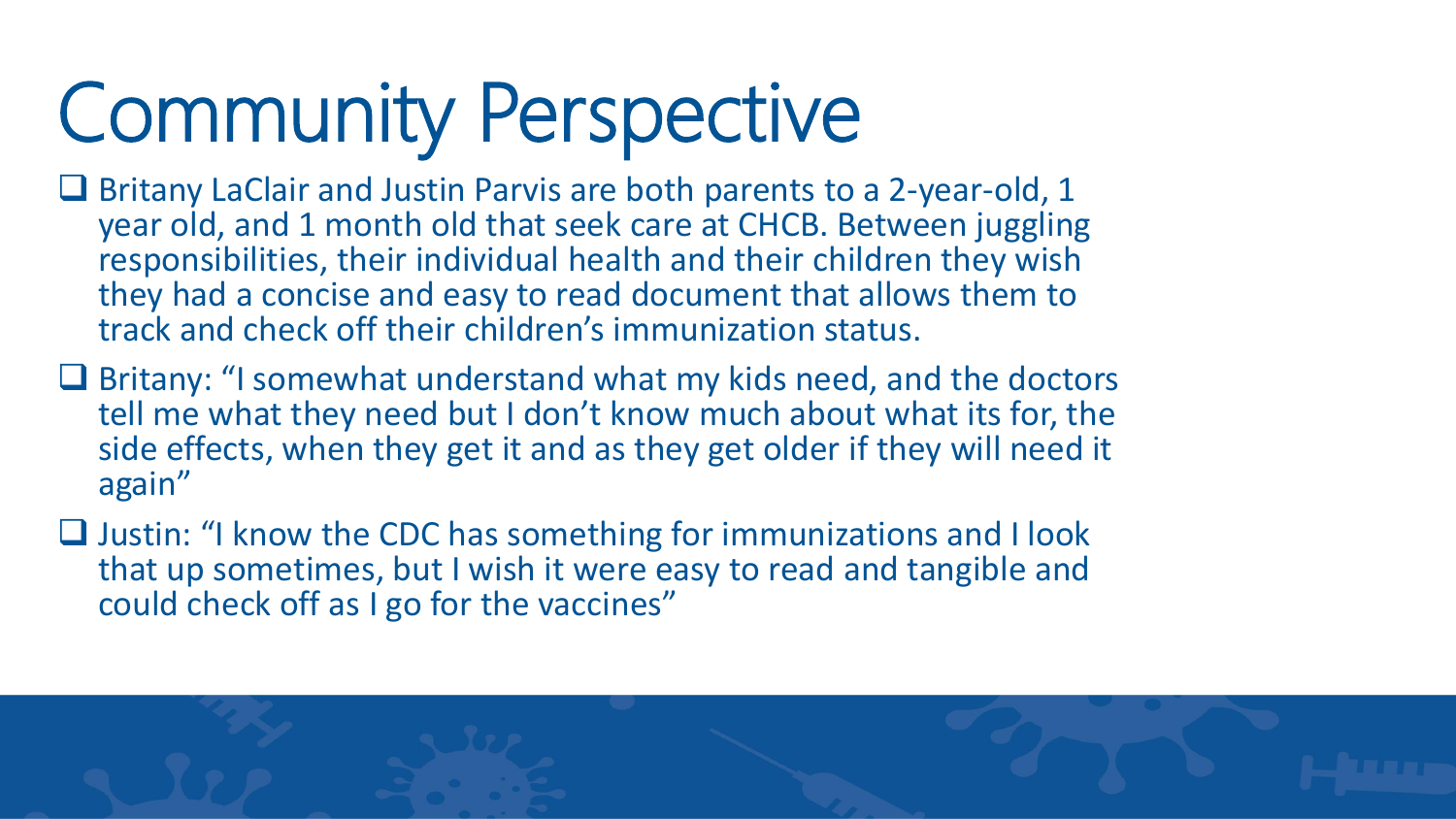# Intervention & Methodology

- ❑ Create an educational booklet that details the pediatric immunization schedule from birth to eighteen months old
	- □ The booklet is arranged in chronological order with a
	- The booklet provides information regarding what each vaccine is protecting against
	- $\Box$  The booklet tracks depicts whether the vaccine is part of a series or individual
	- ❑ The booklet highlights important side effects for the vaccines
- □ This booklet can be distributed to parents and guardians as a tangible way to track their childs' immunizations
- ❑ The booklet has a space where completed vaccines can be checked off

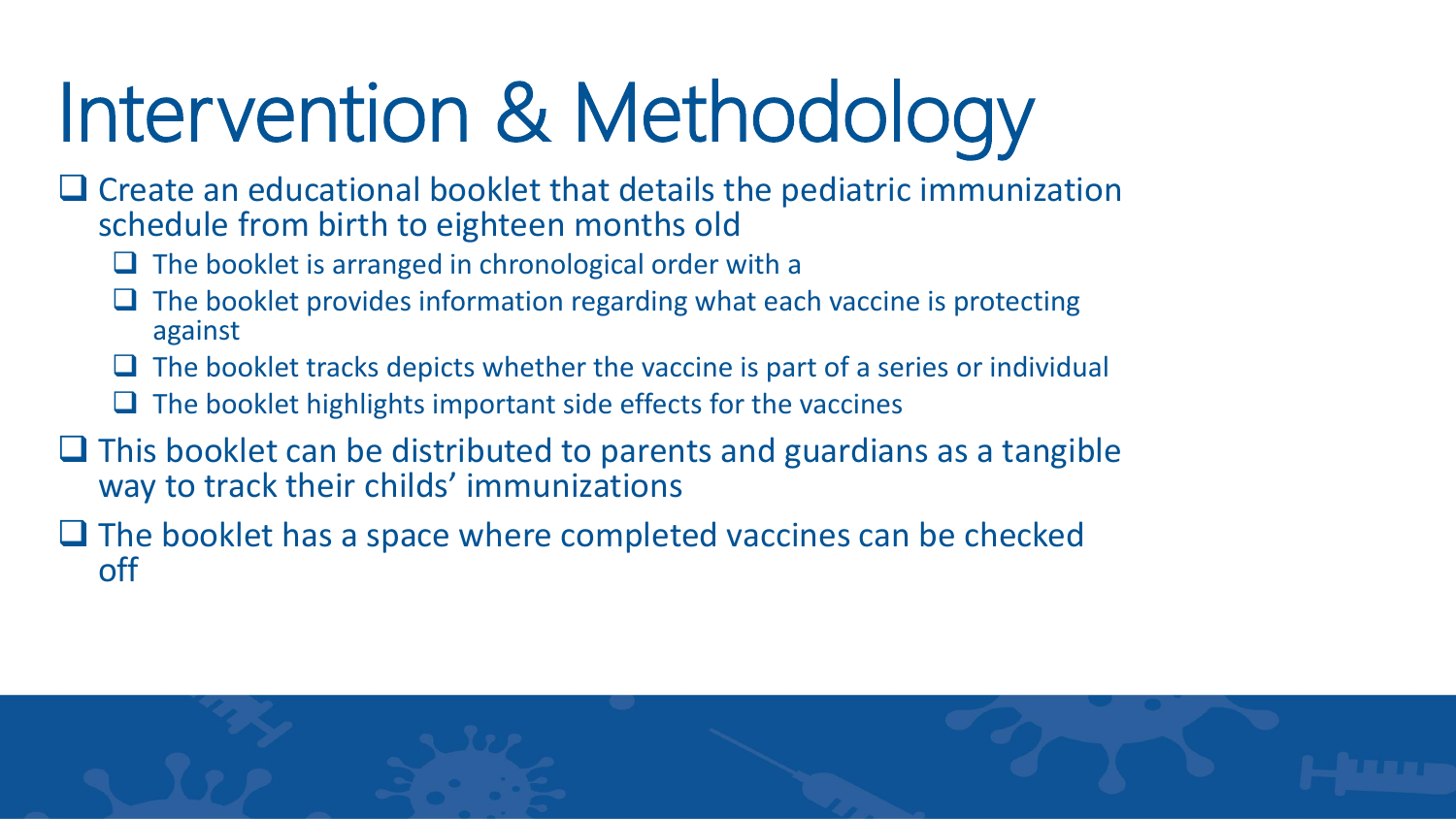## Results & Responses

- □ As an ongoing project this booklet will be shared with parents and families during prenatal and well care visits and discussed
- ❑ Vaccination rates among children will be monitored and tracked to assess if there is any change in vaccination rates
- ❑ This project will continue to analyze any changes in vaccination hesitancy as a result of the booklet.

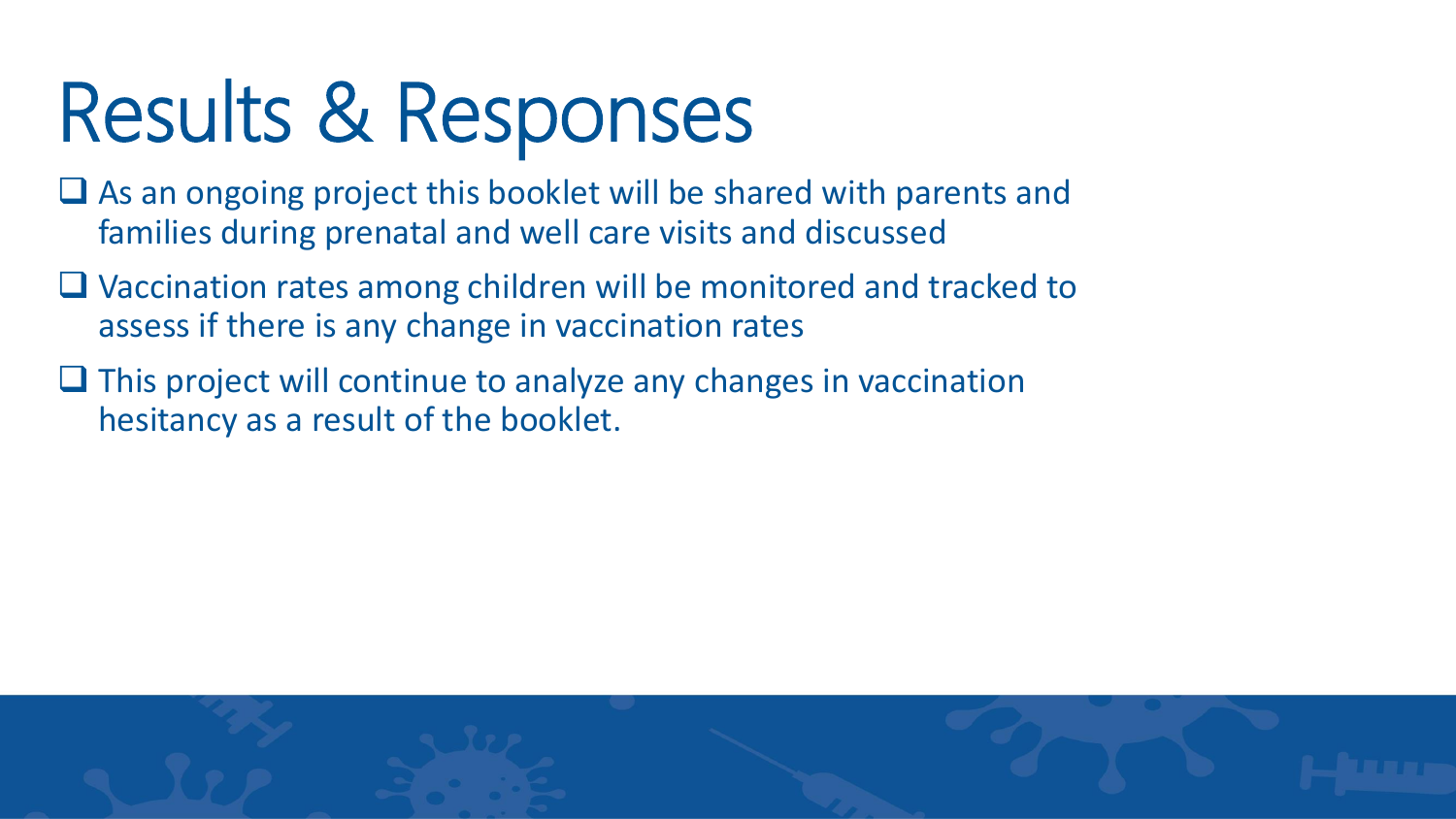### Effectiveness & Limitation

❑ Effectiveness

❑ Creates a self tracking option for parents/guardians to stay up to date on their child's immunization record and what each vaccination is for

#### ❑ Limitation

❑ While the document is more succinct and has images to depict the vaccinations, it is mainly accessible for people who speak and read English.

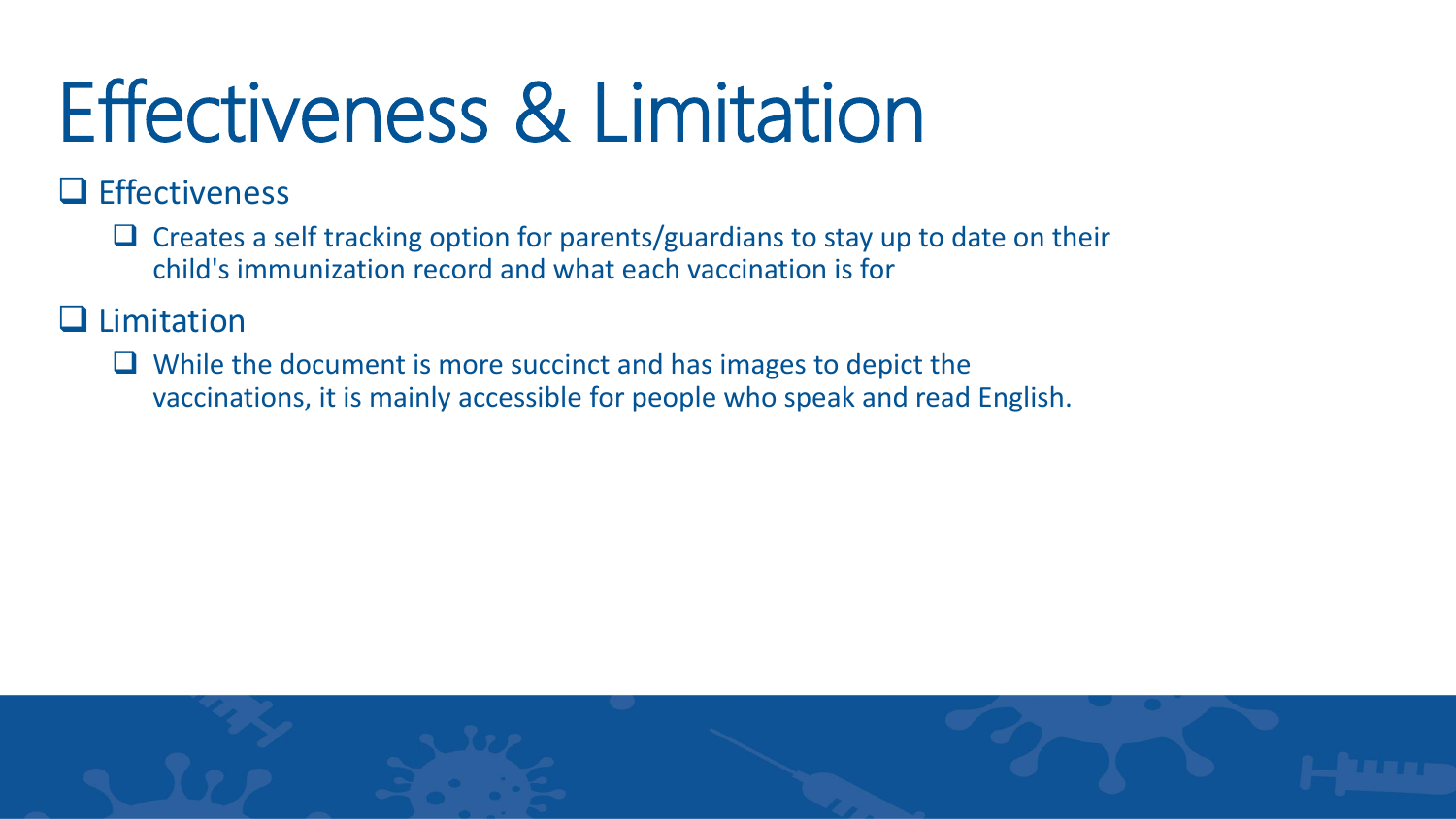### Recommendations for Further Investigation

□ Assess presence and usage of the booklet in the local community

- Asses the need to translate to other languages and make more accessible for New Americans and those who English is not their first language
- ❑ Evaluate the response to this intervention and assess efficacy by investigation parent/guardian comfort and knowledge of various vaccines and their willingness to vaccinate their children